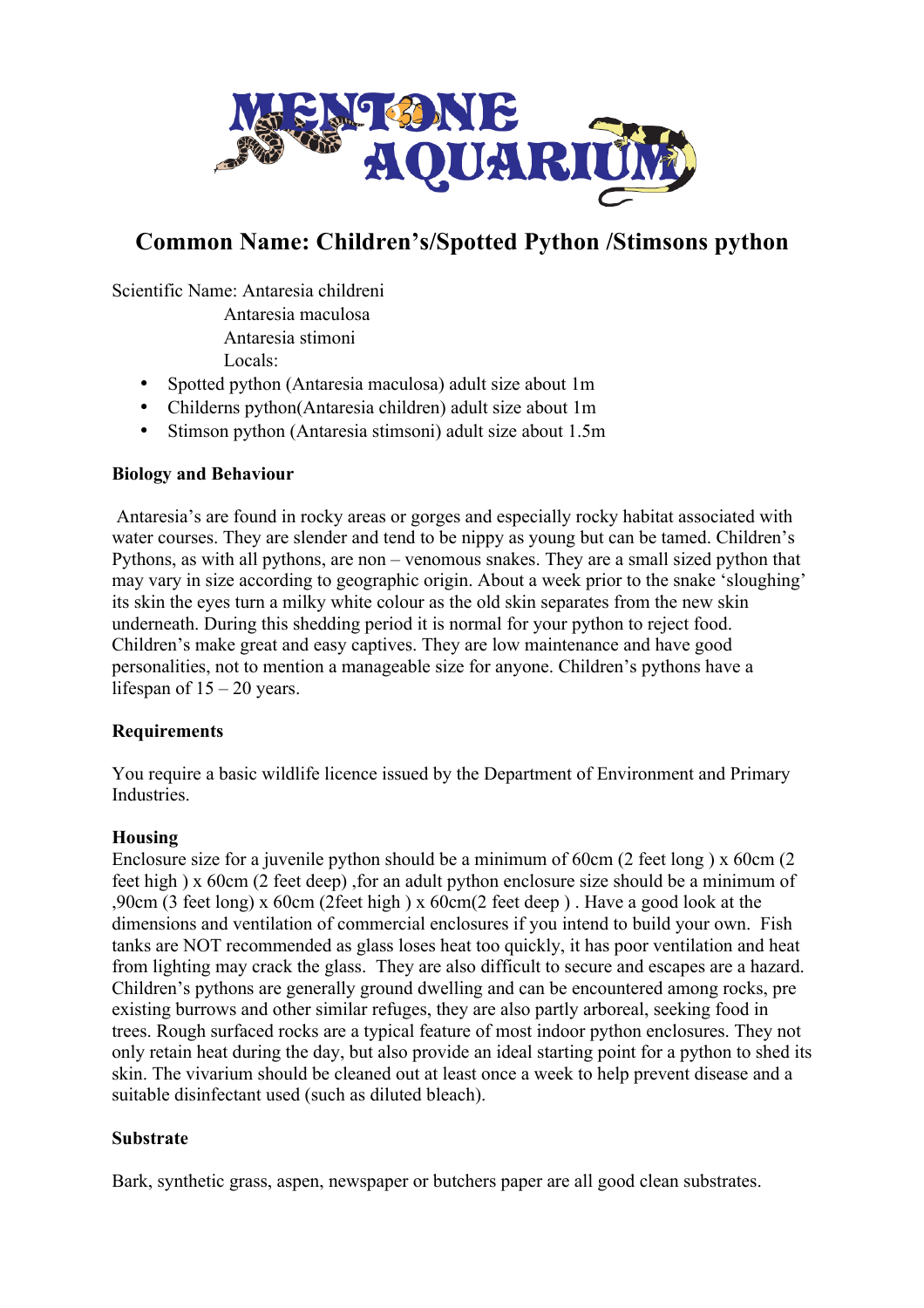### **Water**

Provide a water bowl large enough and deep enough for individuals to completely submerge in. Bathing is essential for shedding. Ensure water bowls are cleaned regularly - not only are they for bathing, they are also a source of drinking water

## **Temperature and Lighting**

As pythons do not have internal means of keeping the body warm, they rely on external sources such as the sun or the radiating warmth from nearby rocks to reach their desired body temperature. Antaresia Pythons' body temperature is required in order to digest their food and remain active. The Antaresia pythons preferred body temperature is 28°C The size of the enclosure will determine the wattage of the heat lamp used. As pythons are mostly nocturnal, UV lighting is not required.

### **Feeding**

The Antaresia Pythons diet usually consists of small mammals and birds. A range of frozen rodents are commercially available. Feeding pythons live animals is not advised as it can cause undue distress to the prey animal and if not eaten straight away your python may run the risk of being bitten by its prey. Freshly thawed (i.e. Warmed to room or body temperature, not cold or partly frozen) food, should be placed into the pythons enclosure with tongs (or forceps) so that the snake does not mistake your hand for food. The size and quantity is relevant to the size of the python, a little common sense should be exercised to judge the size of a meal. A feeding chart should be kept to remember when the last feeding was as when your python grows feedings will be more infrequent. Offer food once every 7 days when young, if food is not taken offer again in the next 7 days and if food is not taken a third time please consults a wildlife expert. When your python is fully grown they may only eat every  $14 - 21$  days as they store food much more efficiently.

### **Handling**

An Antaresia Pythons temperament can vary from individual to individual as with all animals, some bite others do not, the key to a steady snake is handling while it is still young, and handling often. Some snakes instinctively bite the first thing that moves when a cage door opens, this imprint may have developed because the only time the cage door had been opened was at feeding time. The snake associates the door opening with food which may be overcome by frequent handling. Pythons do get used to handling and often seem to enjoy it. Don't handle after they have eaten at least for a few days. Wash your hands before and after handling your python.

### **Ailments and disorders**

Common disorders which python keepers should be aware of are as follows:

- Respiratory infections
	- o Symptoms loss of appetite, inactivity, wheezing, and/or nasal discharge, signs of scale rot, or blister disease.
- Mouth infections
	- o Symptoms small unaccountable bleeding lesions in gums, swelling of the mouth, snake not being able to close its mouth
- **Skin Disorders** 
	- o Symptoms not sloughing properly or not at all.